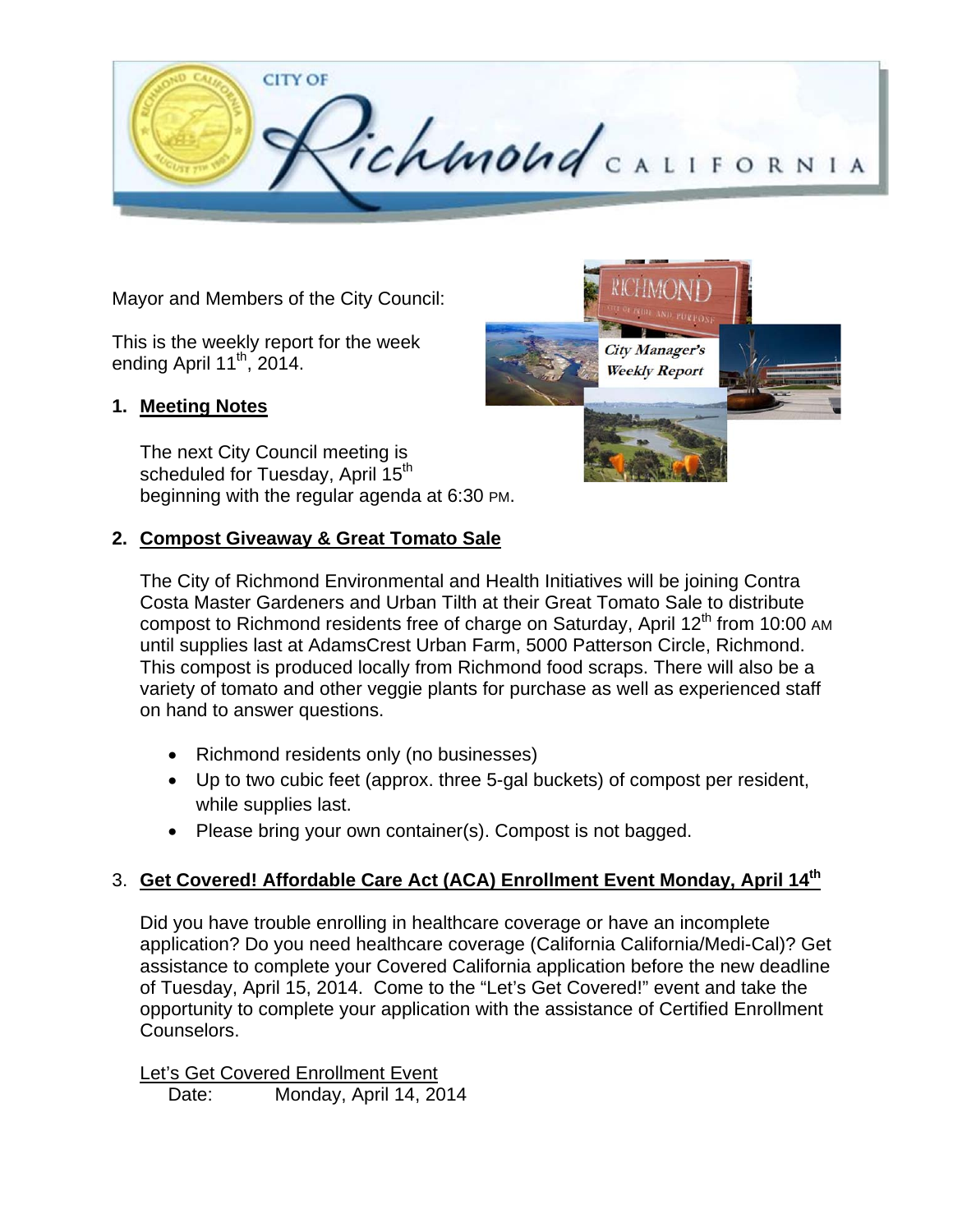### Time: 1:00 PM – 5:00 PM Location: 440 Civic Center Plaza, Richmond, (City Council Chambers)



# PLEASE BRING PROOF OF THE FOLLOWING FOR ENROLLMENT:

- IDENTITY: Photo ID, driver's license, or U.S. passport for each adult applying
- CA ADDRESS: Any piece of postmarked mail sent to you
- INCOME: Last 30 days of paystubs, 2012 income tax fillings, and Social Security cards of everyone applying
- CITIZENSHIP OR IMMIGRATION STATUS: Birth certificate, permanent resident card, certificate of naturalization, or certificate of citizenship for each person applying

# WHAT YOU NEED TO KNOW – for Each Family Member**:**

- Number of people enrolling (whole or partial family),
- Birth Dates,
- Social Security numbers,
- Home Zip code

To find out if you are ready to enroll, please call Gabino Arredondo at (510) 620- 6606. To download the fliers go to the City of Richmond Health Initiatives webpage at www.richmondhealth.org.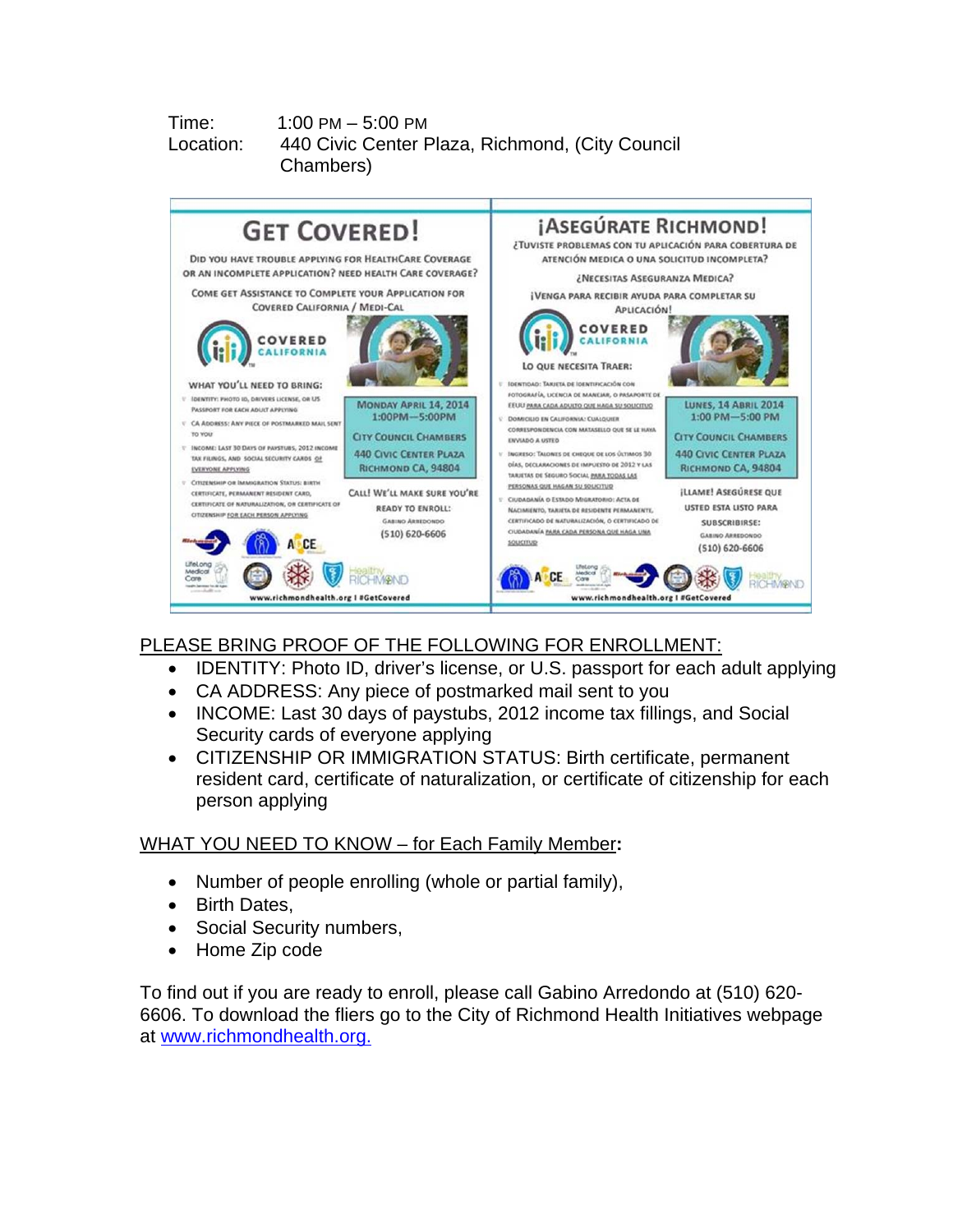### **4. Chevron Refinery Modernization Project Draft EIR Available for Public Review – Public Comment Hearing on April 17th**

On Tuesday, March 18, 2014, the City of Richmond Planning Division released the Draft Environmental Impact Report (DEIR) for the Chevron Refinery Modernization Project (Modernization Project or Project). The DEIR, which is required under the California Environmental Quality Act (CEQA) evaluates the environmental impacts associated with the Project, analyzes alternatives and identifies mitigation measures to avoid significant environmental effects. Release of the DEIR opens a 45-day comment period that closes at 5:00 PM on May 2, 2014.

To assist in the review of the DEIR, the City hosted a study session and two public workshops this past week. A study session to introduce the Modernization Project and provide an overview of the Draft EIR was held at the Planning Commission meeting held this past Thursday, and two separate workshops with technical experts were held this past Wednesday.

A public hearing to receive comments on the Draft EIR will be held at the Planning Commission meeting held on April  $17<sup>th</sup>$  at 6:30 PM at the Richmond Council Chambers, 440 Civic Center Plaza.

Comments on the Draft EIR, sent in writing, must be received by 5:00 PM on May 2, 2014, at the following address:

> Lina Velasco City of Richmond Planning Division 450 Civic Center Plaza P.O. Box 4046 Richmond, CA 94804

A copy of the Draft EIR is available for review online at http://chevronmodernization.com/. Copies are also available for review at the following locations:

- Richmond Public Library Main Branch, 325 Civic Center Plaza, Richmond
- Richmond Public Library Bayview Branch, 5100 Hartnett Avenue, Richmond
- City of Richmond, Planning and Building Services Department, City Hall, 450 Civic Center Plaza

# **5. Volunteer at the Richmond Youth Summit**

The City of Richmond will be hosting the Richmond Youth Summit on Saturday, April 19<sup>th</sup>, from 10:00 AM to 3:00 PM. The event will feature speakers, performances and workshops on civic engagement. We are seeking 15 adult and youth volunteers to assist with set-up, registration, lunch, and more. Call (510) 620-5535 or visit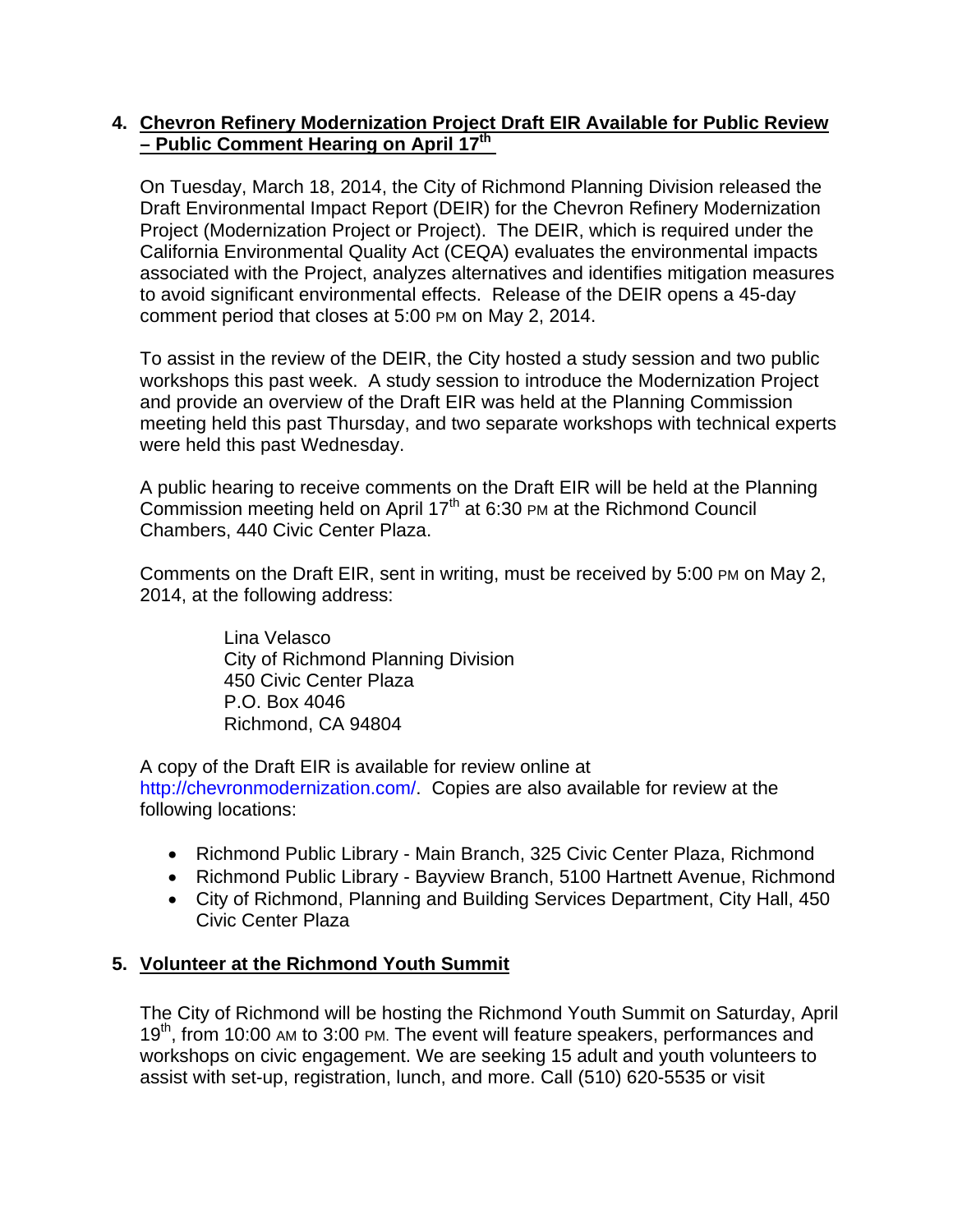http://richmondvolunteers.org/opportunities/2972 for more information and to sign up.

| <b>DIGHMONU</b><br>MOUTH SUMMIT                                                                                                                                                                                                      |                                                                                                 |
|--------------------------------------------------------------------------------------------------------------------------------------------------------------------------------------------------------------------------------------|-------------------------------------------------------------------------------------------------|
| The City of Richmond will be hosting the first ever<br>YOUTH Summit! It's a day long event where we will be<br>talking about<br>-Creating a YOUTH Council in our city                                                                |                                                                                                 |
| -Participatory Budgeting<br>An INNOVATIVE way of funding for youth!                                                                                                                                                                  |                                                                                                 |
| Free Food!<br>Performances!<br><b>Visioning Room:</b><br><b>Barefoot Leadership</b><br><b>Workshop!</b><br><b>Raffle Prizes!</b>                                                                                                     | WE NEED<br>YOUR                                                                                 |
| <b>April 19, 2014</b><br>10am-3pm                                                                                                                                                                                                    |                                                                                                 |
| <b>Richmond Auditorium</b>                                                                                                                                                                                                           |                                                                                                 |
| <b>403 Civic Center Plaza</b>                                                                                                                                                                                                        |                                                                                                 |
| Richmond, CA 94804                                                                                                                                                                                                                   | Office of the Mayor, City of Richmond                                                           |
| Seating is limited!! Pre-register to ensure your<br>spot. The first 20 registrations will get gift<br>certificates the day of the event! You can find<br>the registration link on our facebook page<br><b>@Richmond Youth Summit</b> | seam<br><b>EAST BAY CENTER I</b><br><b>E PERFORMING ARTS</b><br>Work Consulting, Bill Say, M.A. |
| For more info please contact: ieff@officeofthemayor.net or 510-620-6502                                                                                                                                                              |                                                                                                 |

## **6. Draft Environmental Impact Report for the Bottoms Property Residential Project on Seacliff Drive**

The City of Richmond has prepared a Draft Environmental Impact Report for the Bottoms Property Residential Project on Seacliff Drive. The project proposes to construct 60 market‐rate condominiums on a vacant waterfront parcel. Pursuant to CEQA Guidelines Section 15105(a), a minimum forty-five-day (45) public review period is required which commenced on March  $27<sup>th</sup>$ . All written comments on this document must be submitted to the City of Richmond Planning Department within this 45-day review period, or by Monday, May 12, 2014, by 5:00 PM**.** Please submit comments to:

Kieron Slaughter, Associate Planner City of Richmond Planning Division 450 Civic Center Plaza, 2<sup>nd</sup> Floor P.O. Box 4046 Richmond, CA 94804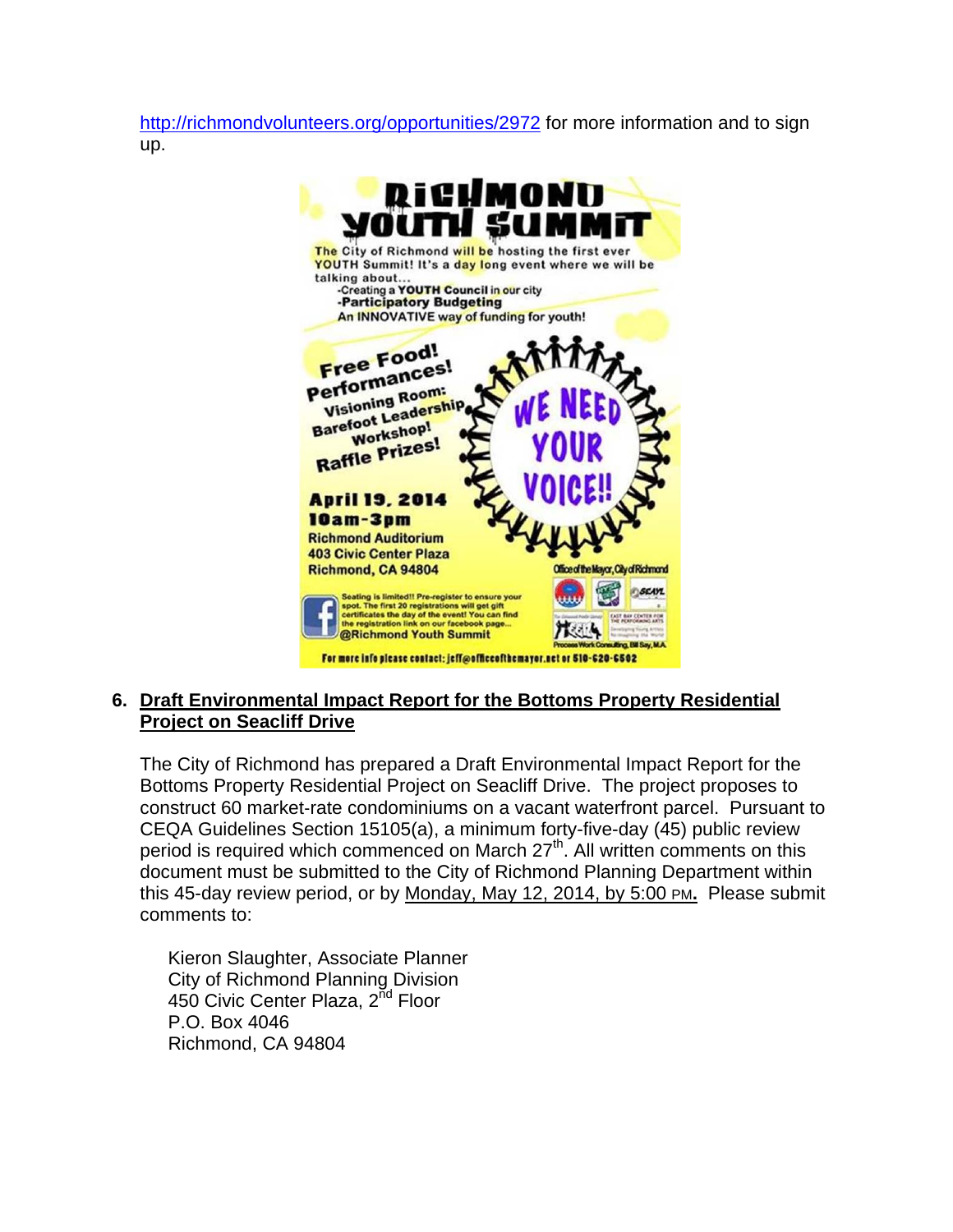A copy of the Draft EIR is available for review online. Copies are also available for review at the following locations:

- Richmond Public Library Main Branch, 325 Civic Center Plaza, Richmond
- City of Richmond Planning and Building Services Department, City Hall, 450 Civic Center Plaza

## **7. Officer Bradley A. Moody Memorial Underpass Project Update**

The Bradley A. Moody Memorial Underpass Project involves the construction of a roadway underpass on Marina Bay Parkway between Meeker Avenue and Regatta Boulevard, and is intended to resolve long-standing access limitations to the Marina Bay area caused by frequent train crossings. In early September 2013, Marina Bay Parkway was closed to traffic. This closure is planned to remain in place for 18-20 months.

As noted in prior reports, placement of drilled tie-backs and associated excavation work was suspended due to delays of AT&T-performed utility relocation. Additionally, these activities cannot occur during days with significant precipitation. Full completion of AT&T work is required before a full re-start of critical path work (roadway excavation and tieback placement). On April 10<sup>th</sup>, AT&T confirmed that work would be complete by Monday, April  $14<sup>th</sup>$ , and that crews would work over the weekend if necessary to meet that date. In the meantime, shoring installation for the deep storm drain manhole located near the tracks is ongoing, along with restoration work at the Department of Public Health campus.

Provided AT&T honors their commitment to complete their work by April 14<sup>th</sup>, roadway excavation will start on that date, with tieback installation resuming the following week. Staff will then re-evaluate the schedule to determine the impact of the AT&T delay.

For additional information and to be added to the project update contact list, please see the project website at www.moodyup.com. You can also follow the project on twitter: @moodyunderpass, or contact the project's public outreach coordinator Jacqueline Majors at (925) 949-6196.

# **8. City Manager Chronicles**

I have listed below some of the topics for meetings that I have recently attended in the hope that it provides an idea of the varied issues with which our organization deals routinely.

Activities and meeting topics during the past week have included:

 Met with Finance Department staff to review the budget calendar and discuss the process for finalizing a FY 2014-15 budget;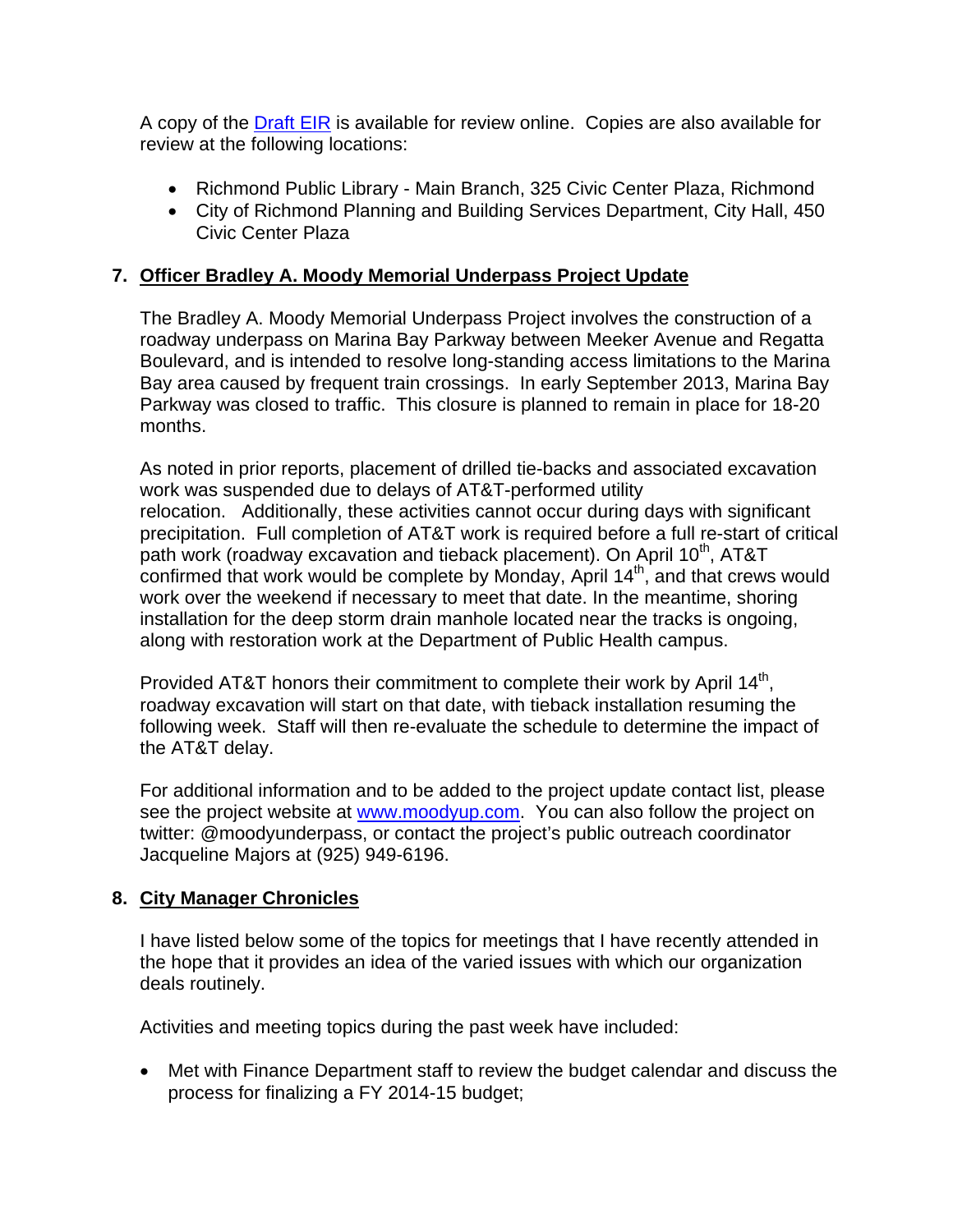- Attended the community meeting regarding the Richmond Bay Campus, hosted by UC Berkeley and Lawrence Berkeley National Lab, at which there was a presentation and discussion regarding the proposed "Joint Statement of Commitment to Strengthen Community Partnerships between UC Berkeley, Lawrence Berkeley National Lab, and the Richmond Community;"
- Met with Council representatives to the West County Integrated Waste Management Board (RecycleMore) to provide an update regarding solid waste franchise agreements;
- Met, together with Economic Development Administrator Janet Johnson, with Tom Terrill, President and CEO of the Contra Costa Leadership Council to discuss regional economic development activities;
- Met with HUD Region IX officials, together with Mayor McLaughlin, to discuss HOME program compliance issues;
- Met with chairs of the Strategic Plan implementation working groups (Finance Director Jim Goins, ONS Director DeVone Boggan, Administrative Chief Shasa Curl, Public Works Director Yader Bermudez, and Employment and Training Director Sal Vaca to discuss a process for updating the Five-Year Strategic Plan;
- Met with staff of the Finance Department and Housing and Community Development division to review the status of HUD compliance issues;
- Attended the Mayors Conference of Sonoma County, at their request, along with Mayor McLaughlin, Administrative Chief Shasa Curl, and Gabino Arredondo, Health and Wellness Analyst, to do a presentation on Richmond's General Plan Health Element and Health in All Policies Strategy.

These meetings were in addition to attending the regular management staff meeting, agenda planning, reviewing staff reports to the City Council, doing department head "check-ins," having discussions on various personnel matters, and having short discussions with staff, community members, members of the press, etc.

Please feel free to contact me if you have any questions about the substance of these or any other topics.

# **9. 2nd Annual Upcycle**

The Richmond Art Center will be hosting their 2nd Annual Upcycle on Saturday, April 12<sup>th</sup> from 1:00 PM to 4:00 PM at the Richmond Art Center at 2540 Barrett Avenue. This festival is for the whole family to create, see and learn about the art of upcycling -- creatively re-using materials otherwise headed for the landfill. At Upcycling workstations, you'll learn how to screen-print, make mosaics, create robots, weave rag rugs, and more. Plus, participants will be able to play and hear 'upcycled' live music and enjoy healthy snacks. This is a FREE event. For more information please visit: http://www.therac.org/html/calendar.html#upcycle.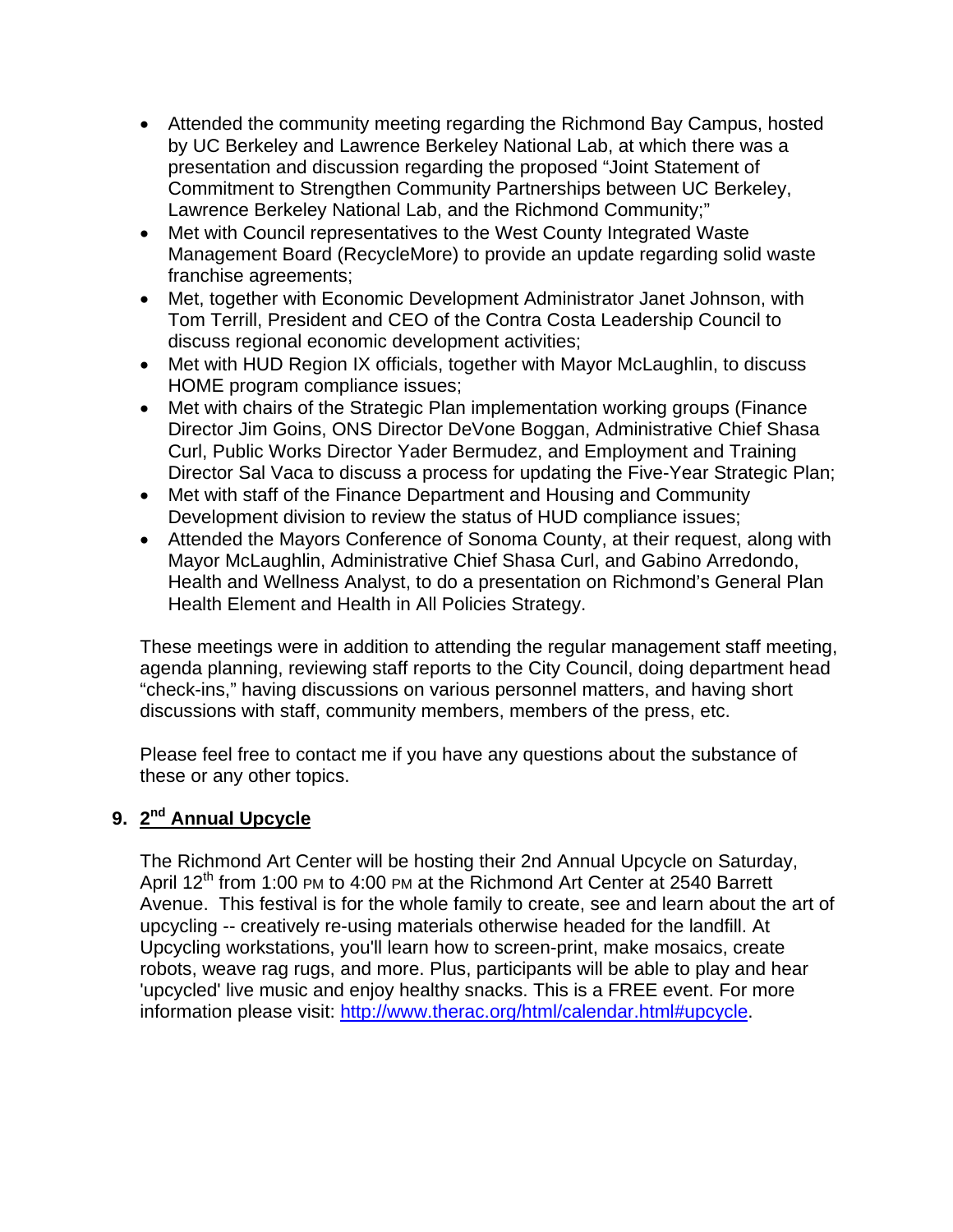

## **10. East Bay Center for the Performing Art's Young Artists Repertory Series**

The East Bay Center for the Performing Art's Young Artists Repertory Series will celebrate its 25<sup>th</sup> year this spring with three evenings of performances featuring new performers and new work from Center Resident Companies including: Iron Triangle Urban Ballet, Richmond Chamber Ensemble, Richmond Jazz Collective, Son de la Tierra, Voices of Reason, West African Music & Dance Ensemble, Iron Triangle Theater, along with invited guest companies.

Suggested donation for tickets is \$15 for general admission and \$5 for children 12 and under/students/seniors 65 and older. No one will be turned away for lack of funds.

To reserve your tickets in advance please contact: Kwesi Anku (510) 234- 5624x4495 from 9:00 AM to 4:00 PM weekdays, or Letty Mejia (510) 234-5624 x2495 from 4:00 PM to 8:00 PM weekdays. Remaining tickets will also be available at the door on a first come first served basis.

Young Artists Repertory Performance Schedule:

Friday, April 11, 7:00 PM Richmond Jazz Collective Voices of Reason

Thursday, April 17*,* 7:00 PM West African Music and Dance Ensemble Son de la Tierra Guest Artist: Zaccho Youth Company

Friday, April 25, 7:00 PM Richmond Chamber Ensemble Iron Triangle Urban Ballet Iron Triangle Theater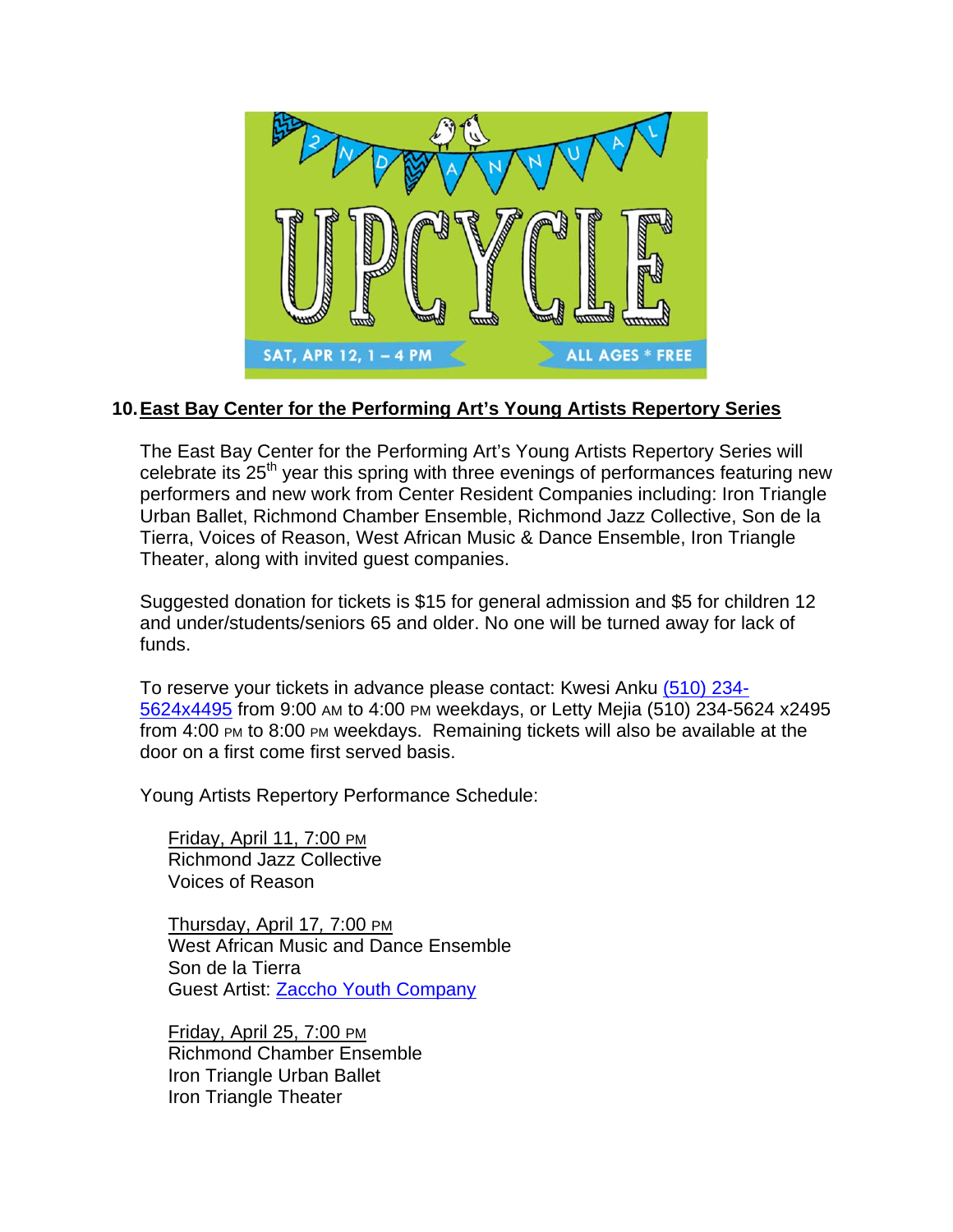## **11. Alternative to the GED**

Last month, the State Board of Education (SBE) approved two new tests as acceptable alternatives to the GED. The SBE recommended that the computer adapted and pencil and paper High School Equivalency Test (HiSET) created by the Educational Testing Service (ETS) and the non -computer adaptive version of the Test Assessing Secondary Completion (TASC) be offered as High School Equivalency Tests in California.

According to the SBE, the GED, HiSET, and TASC, all meet the standards set with the new Common Core Curriculum.

#### What necessitated the change in policy?

The new GED, which rolled out at the beginning of February 2014, is more costly than its previous incarnation, is only offered as a computer-based test, and thereby excludes some previous test centers (many adult schools) from operating as a GED testing site. The two new tests, offering a paper and pencil option, allow test centers to make seamless transition for continuation of services, allowing for greater access to our residents. For some community based organizations without computer labs, preparation for the new GED would prove to be almost impossible. Additionally, for adults who are challenged by the changes in the content of the new curriculum, the additional skills required for the computer based test can prove to be an added barrier.

#### LEAP and the new High School Equivalency Test

LEAP will adapt to all three tests and continue to prepare all our students to be able to navigate and problem solve in the on-line environment while offering them options for test-taking. Please feel free to contact us if you have any questions. Having this information is imperative for all of us working with youth and adults in the area of college and career readiness. Feel free to call LEAP at (510) 307-8084 or at Sherry\_drobner@ci.richmond.ca.us.

#### **12. Berkeley Lab's "Science Remix: An Evening of Imagination, Participation and Revelation" on May 1st**

Some say, "Science is impossible to understand." Or, "Science is scary." Or worse, "Science is for somebody else."

Wrong. Science is about everyone and for everyone. Don't believe it? Then come to Berkeley Lab's "Science Remix" (or watch the live stream) on Thursday, May 1<sup>st</sup> at Richmond's East Bay Center for the Performing Arts from 7:00 PM - 8:30 PM. Berkeley Lab scientists -- with some help from the audience -- will share how discovery happens, show what it means to you and reveal why science can be as personal as you want it to be.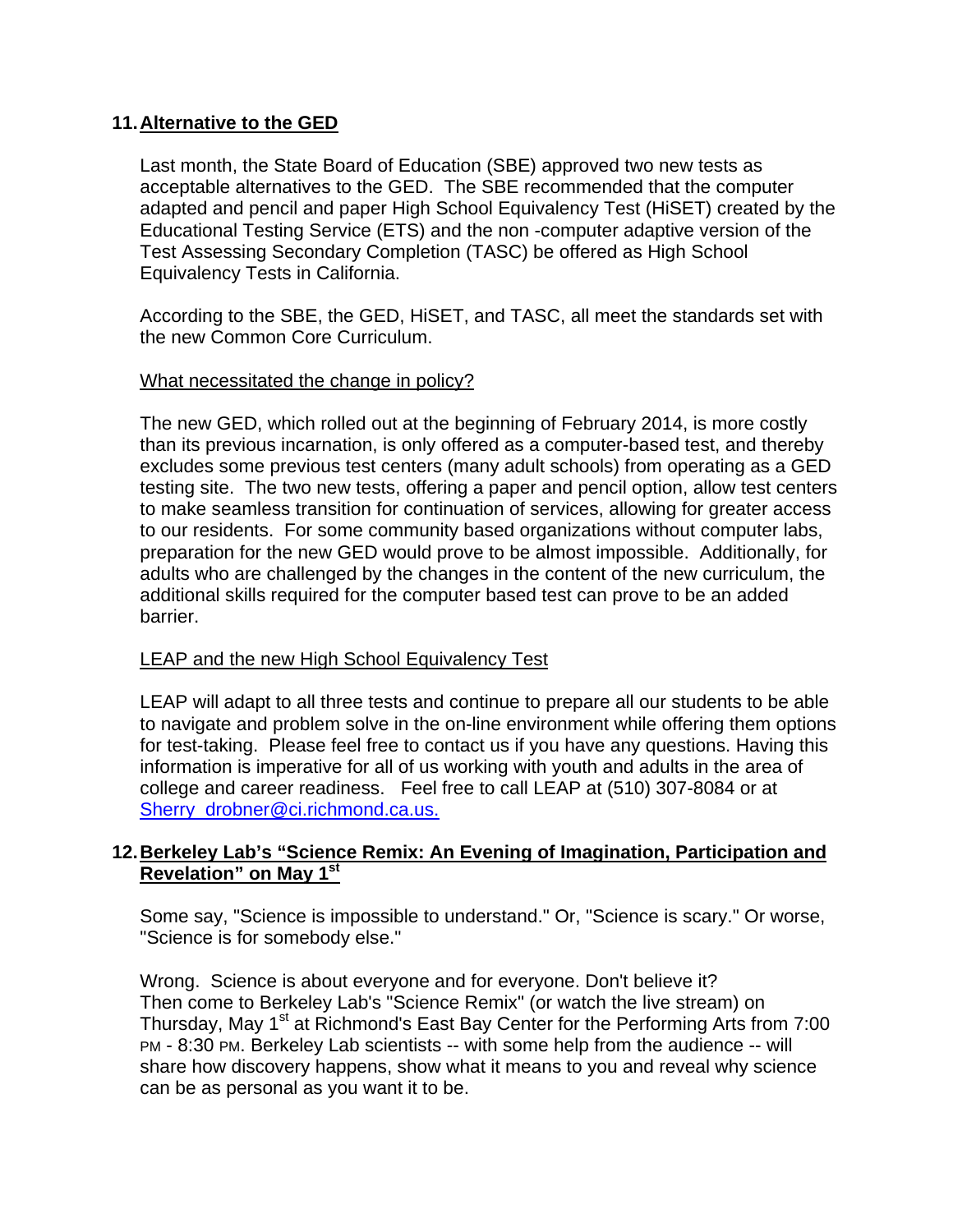An introduction to the event will be made by Jordan Simmons, Director of the East Bay Center for the Performing Arts. "Science Remix" special quests include: Sarah Richardson, Ashley Gibb, Brett Singer, Peter Ercius, Jim Ciston and Paul Williams.

Light refreshments will be served. Admission is free, imagination required.



Click here to download the event flyer. RSVP not required. Seating is limited.

#### **13. The Richmond Public Library Foundation presents,** *Hot Spring Reads: Book Talk, Lecture and Event Series.*

The Richmond Public Library Foundation presents, *Hot Spring Reads: Book Talk, Lecture and Event Series.*

This **FREE** event will be held at the Courtyard by Marriott at 3150 Garrity Way in Richmond on Thursday, May 1<sup>st</sup>. The event begins at 6:00 PM, and includes a free **drawing** and **light refreshments**. Eighteen new titles will be announced. Books discussed will be for sale by Book Passages.

For additional information, visit the foundation's website: www.rplf.org or you may send an e-mail to: info@rplf.org.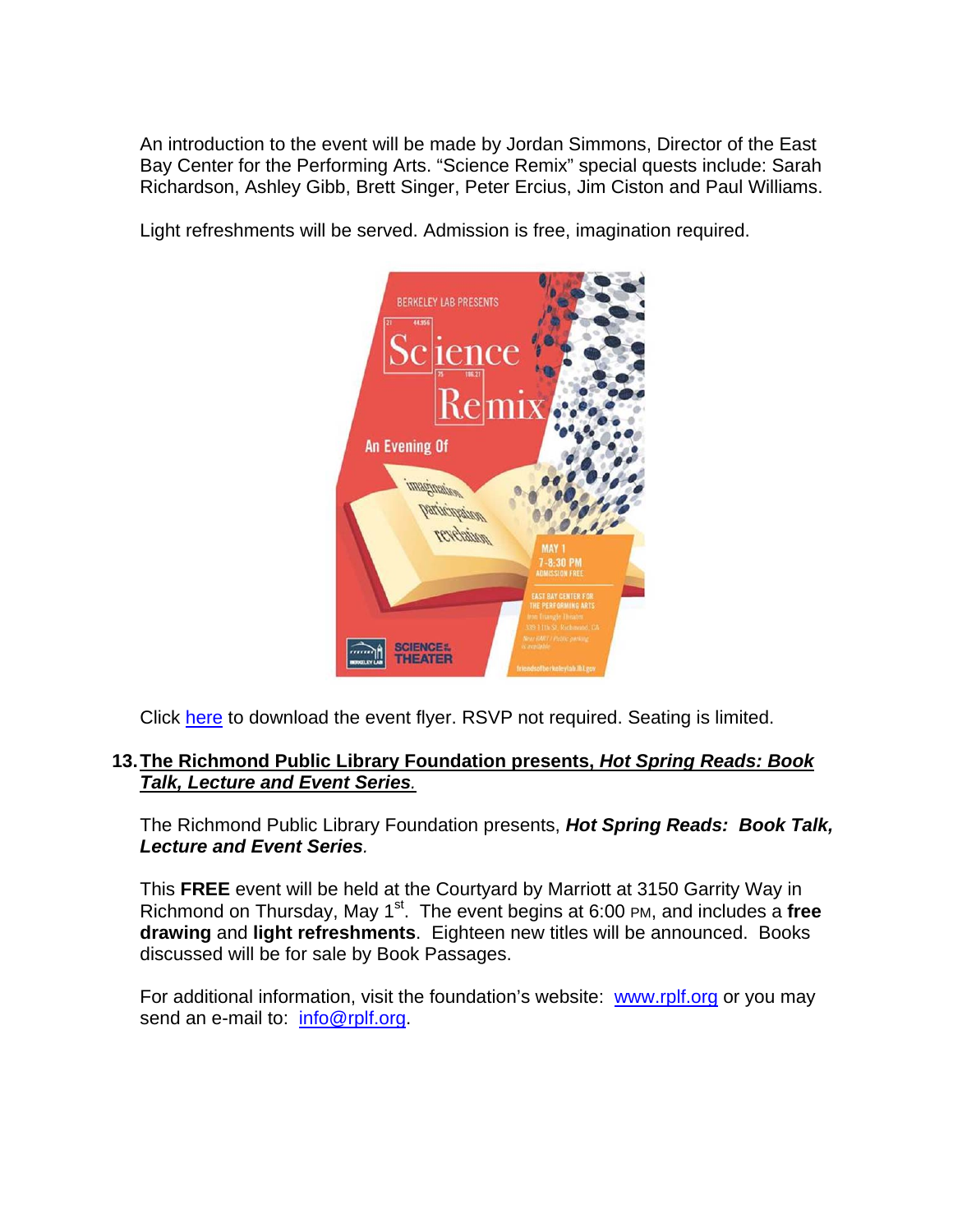

# **14. Livie & Luca Choose Parchester for Park Project in 2014**

Livie & Luca is a Bay Area children's shoe company committed to social responsibility, sustainability and spreading joy. They donate 10 % of their online sales to charity. Last year, Livie and Luca were introduced to the City of Richmond through KaBOOM! and funded the Belding-Garcia Park Project. There were several criteria that were very important to Livie & Luca for the park rebuild which included: the playground must be accessible to and provide sensory input for all children, including those with disabilities; it must promote health and wellness; it must be sustainable in the broadest sense; and, its components must be as natural as possible.

After experiencing the successful 2013 Belding-Garcia Park build day, Livie & Luca decided to continue their work in Richmond. This past month, Pogo Park and City staff had the opportunity to escort Mitzi Rivas from Livie & Luca around Richmond to decide on a project for 2014. After considering the options, Livie & Luca selected Parchester Park as their site of choice to transform into a magical play and gathering space and has graciously donated funding for this project!

We have now asked the team that supported the Belding-Garcia Park Project to support the 2014 Parchester project. We learned a great deal from working together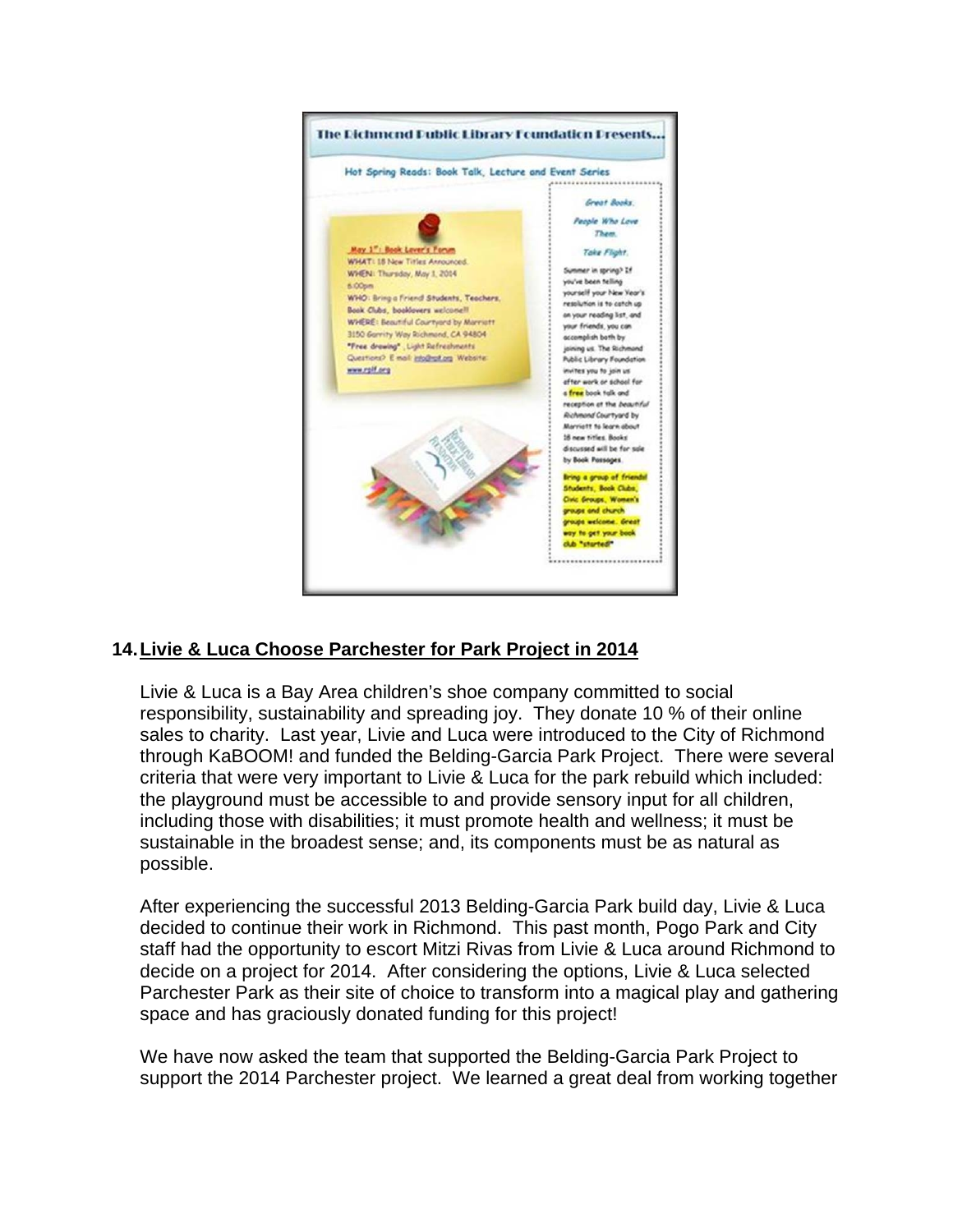to transform the Belding-Garcia Park Project last year and know that this same team (with even more members) will bring their energy to the Parchester community!!

Be on the look-out for updates and how YOU can be involved in this magical process. For more information about the Parchester Park project, please contact Alicia Nightengale at (510) 620-5460 or at **Alicia\_nightengale@ci.richmond.ca.us.** 



Existing play structure at Parchester

#### **15. "Richmond ESC at Berkeley" Receives the UC Berkeley Chancellor's Award for Civic Engagement**

In January 2014, Richmond ESC - Excellence Serving our Community, the City of Richmond's high impact volunteer program, officially established a student organization on UC Berkeley's campus. The partnership began with two UC Berkeley students and City of Richmond interns who saw the opportunity to further the work of Richmond ESC through a partnership with UC Berkeley.

Joshua Tovar, intern at the City Council Office and Jantsan Damdinsuren, intern and liaison for the Human Rights and Human Relations Commission, have the passion to make Richmond a better place. In collaboration with Richmond ESC, they envisioned and successfully implemented "Richmond ESC at Berkeley", a student club that connects CAL students to opportunities for positive volunteer engagement in the Richmond community. The club's focus this year has been on supporting students at Richmond High School in creating a service project that addresses an issue that students care about.

The service learning project, led by three Law Academy teachers, has three phases, beginning with students using research methods to identify an issue and organization they care about, followed by a written essay and a Power Point presentation to persuade classroom peers that their organization should be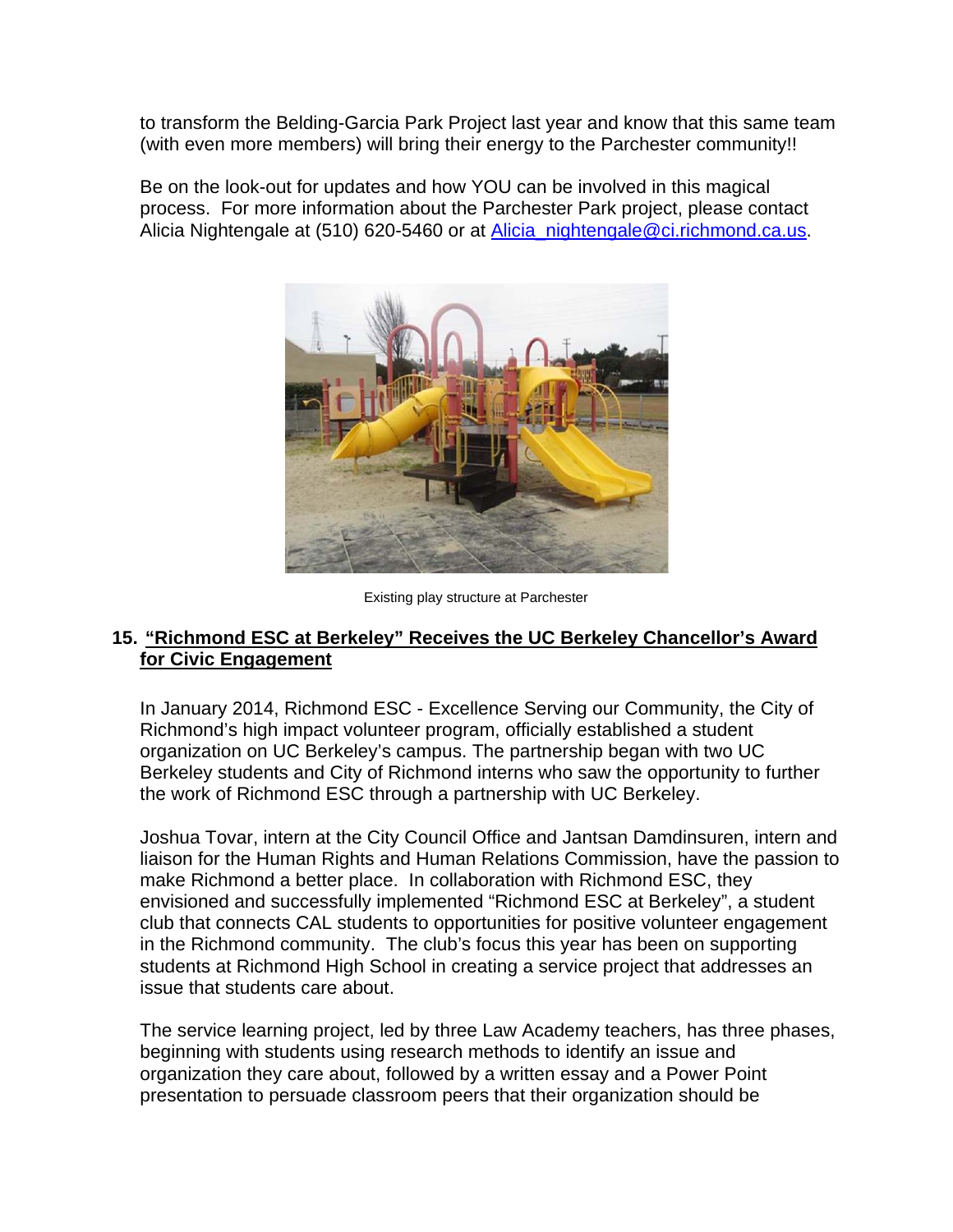supported. The two participating classrooms will then use parliamentary procedure to make a decision on an organization and issue to support and will complete a service action to address the issue. Jantsan and Gina Saechao, a Richmond High alumna and current UC Berkeley student, have worked with up to sixty students weekly in providing one-on-one support on this project.

The club's dedication to supporting Richmond students has not gone unnoticed. Each year, UC Berkeley's Chancellor recognizes students, staff, faculty, and community partnerships that embody UC Berkeley's proud tradition of public service and commitment to improving our local and global community. Out of the hundreds of student organizations on campus, only one is selected and given the "Civic Engagement" award. This year, we are happy to announce that Chancellor Nicholas B. Dirks will honor the Richmond ESC club with the Civic Engagement Award. For more information regarding the program, please contact Bertha Romo at (510) 620-5535.



# **16. LEAP Learners and Graduates Tell Their Story – Thank you KCRT!**

As LEAP gears up to celebrate 30 years of service on September  $21<sup>st</sup>$ , a new KCRT video provides viewers with an excellent overview of the city's adult literacy program. KCRT is now airing the 15 minute video featuring LEAP graduates and learners. Many thanks to Brian Bland, Johnny Hill and Bert Young of KCRT for their creative energy and resources. Below is a link KCRT YouTube site. You may also access this video through the **LEAP Face Book** page (please "like" us!). The video features adults from LEAP's ESL program as well as the adult literacy and GED preparation programs.

If you know someone who needs a GED to obtain either their goals for college or career, please send them this link.

# **17. Recreation Highlights**

#### Commission on Aging - Education Workshop

The Commission on Aging hosted its biannual educational workshop on April  $9<sup>th</sup>$  at the Richmond Memorial Auditorium. The topics covered were estate planning and Advanced Health Care Directives. Attorney Doris Mitchell led the workshop with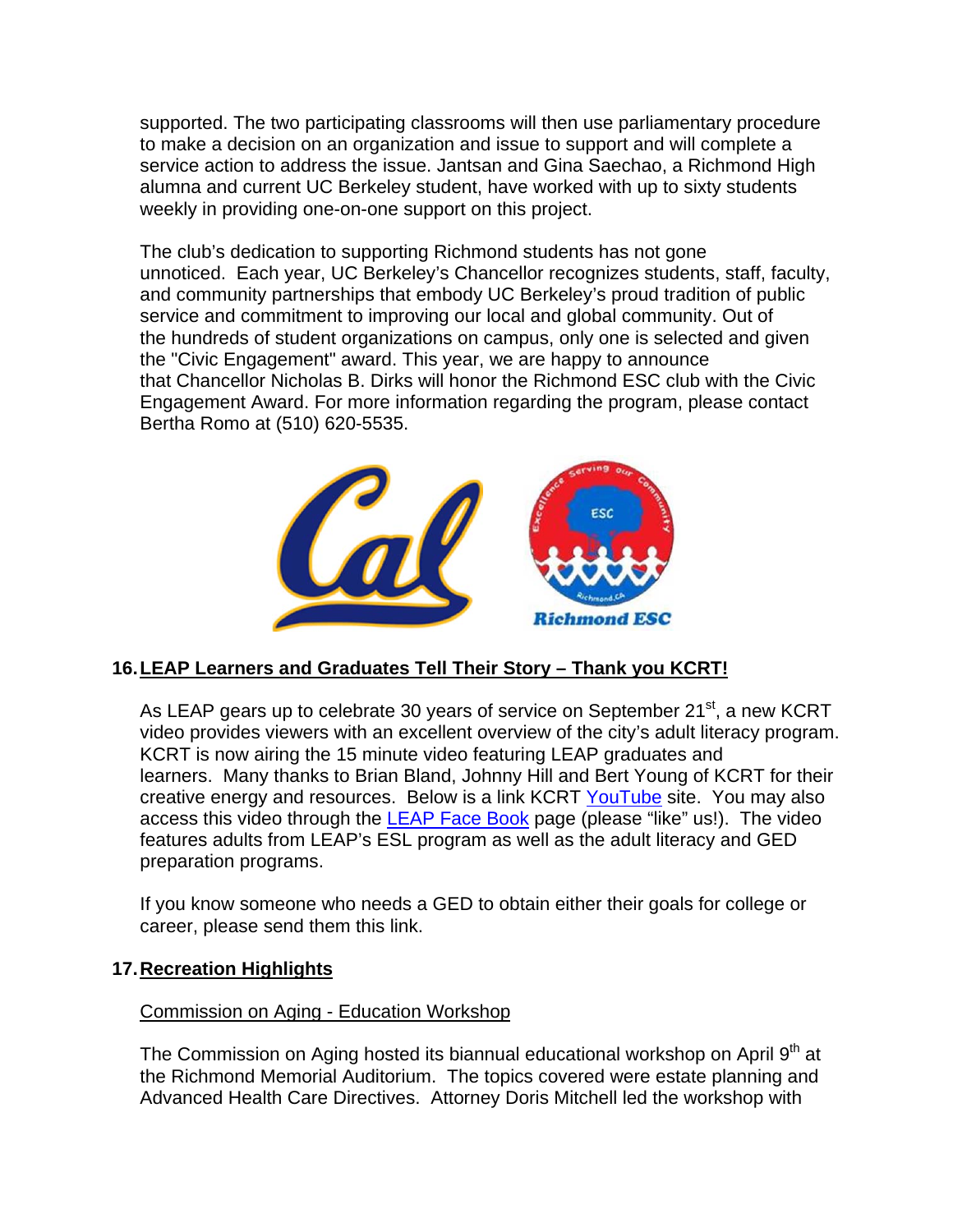important information on planning for the future in these two vital areas. The Commissioners welcomed 58 seniors and served a healthy continental breakfast. While signing in, participants perused the informational materials including the Commission on Aging newsletter, brochures, and flyers for the upcoming Senior Night Out. If you would like more information about the Commission on Aging's workshops, special events or excursions, please call Eli Williams, Commission Chair, at (510) 232-4690 or Beverly Wallace, Commission Vice Chair, at (510) 223-4528 to be added to the mailing list.

## Commission on Aging - Senior Night Out

The Commission on Aging Senior Night Out event will be on Friday, May 16<sup>th</sup> at the Richmond Memorial Auditorium. Tickets are \$20 in advance and are on sale now at the Richmond Recreation Complex, 3230 Macdonald Avenue, between the hours of 8:30 AM – 5:00 PM. This event will feature live entertainment, dinner, and the honoring of Centenarian of the Year - Irene Patterson! Call Eli Williams, Commission Chair, at (510) 232-4690 or Beverly Wallace, Commission Vice Chair, at (510) 223- 4528.

## Recreation Information Day

Please join the Recreation Department at the annual Recreation Information Day and city-wide Spring Egg Hunt at the Civic Center Plaza on Saturday, April 12<sup>th</sup>, from 10:00 AM to 1:00 PM. The event will take place rain or shine!



#### Summer Programs

Registration for summer programs is now open! Beginning April 1, 2014, participants can register:

• on line at https://online.activenetwork.com/richmond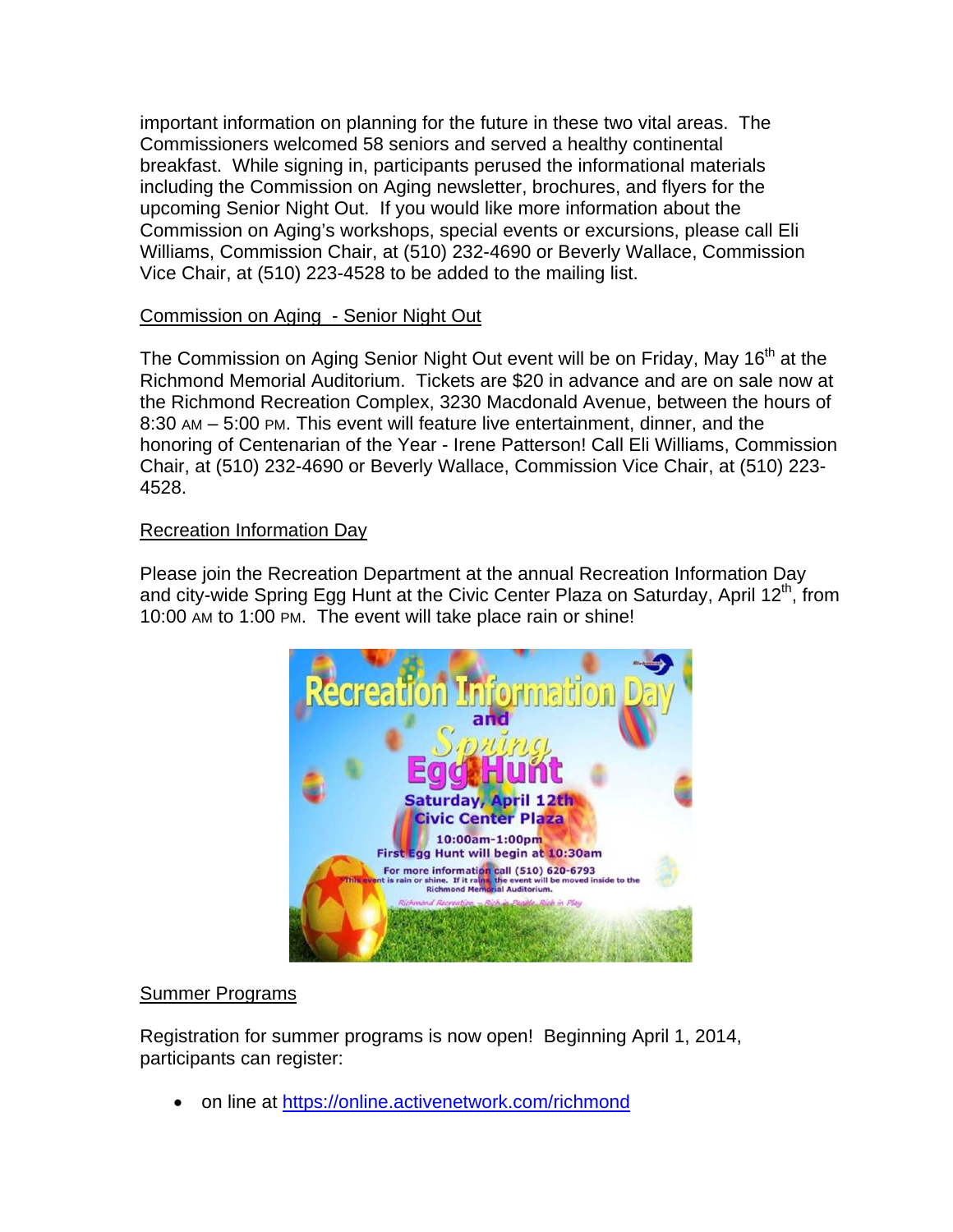- by phone at 510-620-6793
- by faxing a completed registration form to 510-620-6583
- by mailing a completed registration form to 3230 Macdonald Avenue, Richmond, CA 94804
- or by visiting the registration office in the  $1<sup>st</sup>$  floor lobby at the Richmond Recreation Complex, 3230 Macdonald Avenue

Check out the summer/fall 2014 Activity Guide online at www.ci.richmond.ca.us/recreation.

#### Disabled People's Recreation Center

Adult Morning Program participants are busy preparing new projects to present at a table and inform the community about their program during the Senior Health and Information Day to be held on May 14<sup>th</sup> at the Richmond Memorial Auditorium.

The Therapeutic Interactive Recreation Program participants are busy meeting all their current objectives in exercise, learning, and having fun!

#### Pt. Richmond Community Center

The Women's Westside Improvement Club unveiled the new street map of Point Richmond, located on the corner of Park Place and West Richmond, on Saturday, April 5<sup>th</sup>. The celebration marked the completion of an eight year project coming to fruition and a community who welcomes the new street map; a beautiful work of art. The Point Richmond Fire House ended the celebration with their fire engine rolling out and sounding off its horn, which was followed by light refreshments at the Point Richmond Community Center.

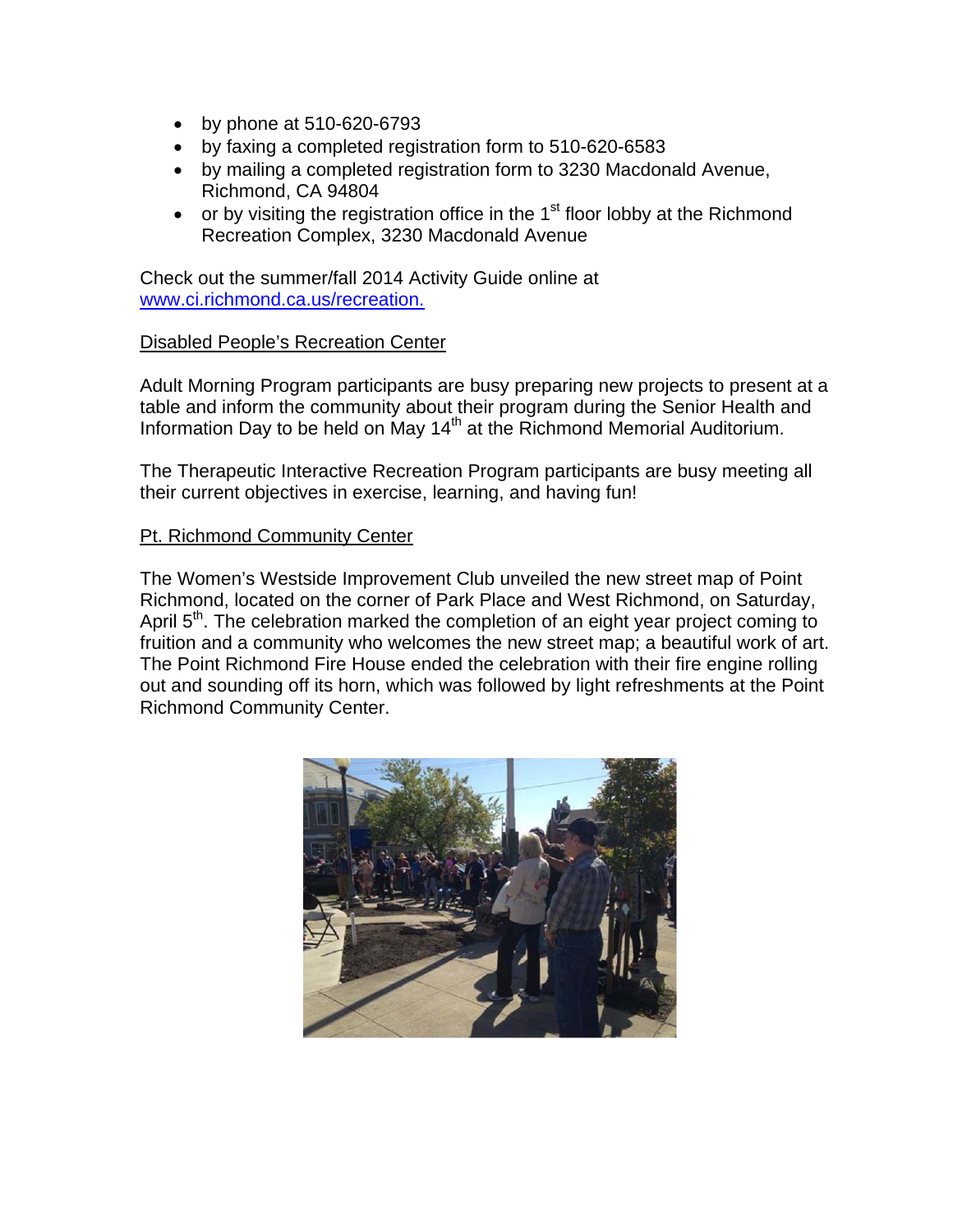### **18. Public Works Updates**

Facilities Maintenance: Carpenters removed rust from the pool equipment around the Plunge pool, installed four clocks at the Plunge, and relocated the floor safe at the Recreation Complex.

Painters completed the upstairs administrative offices at the Plunge and the Arts and Crafts Room at the Booker T. Anderson Community Center.



Painting at Booker T. Anderson Community Center

Stationary Engineers replaced the heating controls at the new R-Transit offices, balanced the heat system at Fire Station #61, upgraded the faucets in the women's restroom in the Booker T. Anderson Community Center, repaired the solar water heating system at Fire Station #64, and replaced the kitchen faucet at Fire Station #64 as well.

Utility workers hung a new bulletin board at the Senior Annex Center, auto-scrubbed in and around the R-Transit office at the Richmond Transit Center, and maintained 29 City-owned buildings.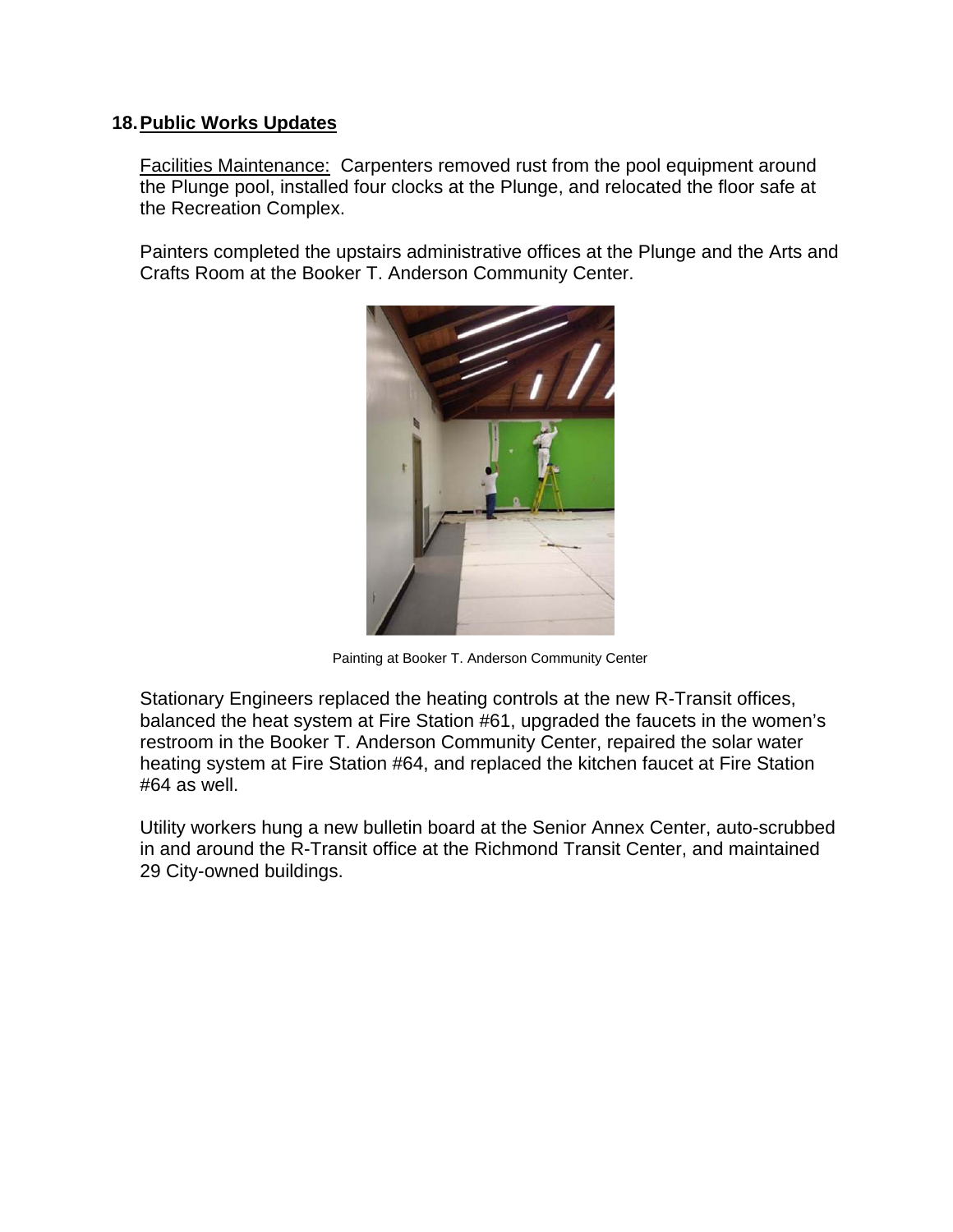

Auto-Scrub of the Transit Center

Electricians conducted electrical repairs at the Richmond Plunge, inspected the intersections of Richmond Parkway at Macdonald and Barrett Avenues, surveyed street lights on Regatta Boulevard, restored power to the irrigation system at the Richmond Main Library, addressed intersection timing and replaced the red light at Richmond Parkway and West Macdonald Avenue, installed three ADA pedestrian push buttons at San Pablo and Solano Avenues, and inspected vandalized pedestrian warning beacon at San Luis Street and Carlson Boulevard.



Replacing Red LED Light on W. Macdonald Avenue

Parks and Landscaping Division: Crews trimmed shrubs and trees at John F. Kennedy Park, attended to ball fields at Nicholl Park, repaired the bleachers at Nicholl Park, completed plant maintenance at Nicholl Park, landscaped the strip on Richmond Parkway from Atlas to Hilltop Drive, and removed a downed tree in Boorman Park.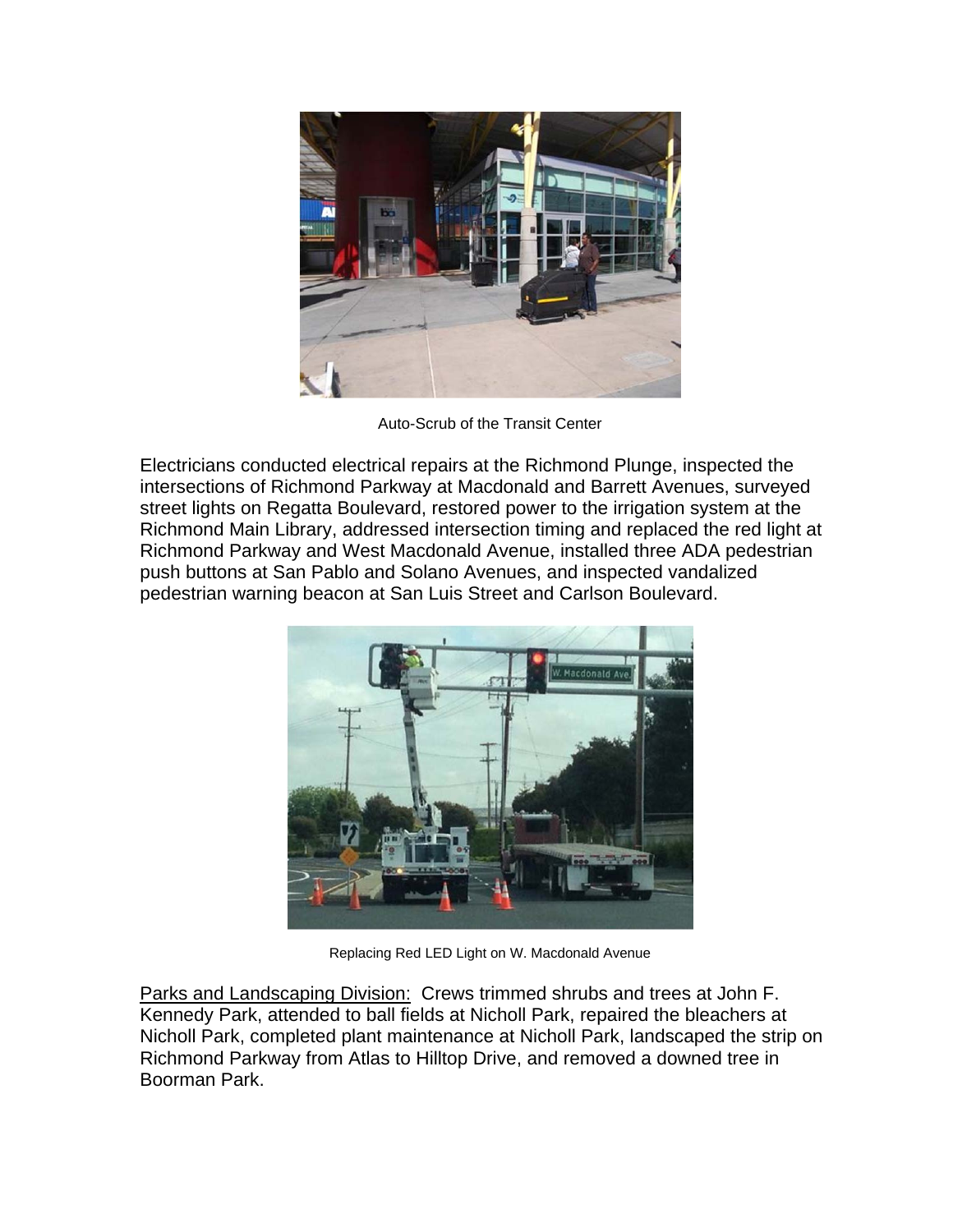

Bleacher Repair at Nicholl Park



Fallen Tree at Boorman Park

Tree crews cut, trimmed or removed trees on Center Avenue, 14<sup>th</sup> Street, South 23<sup>rd</sup> Street, Merced Street, and behind the Booker T. Anderson Community Center.

Streets Division: Staff ground and paved Bissell Avenue from 1<sup>st</sup> to 6<sup>th</sup> Street, as well as worked from the outstanding pothole list.